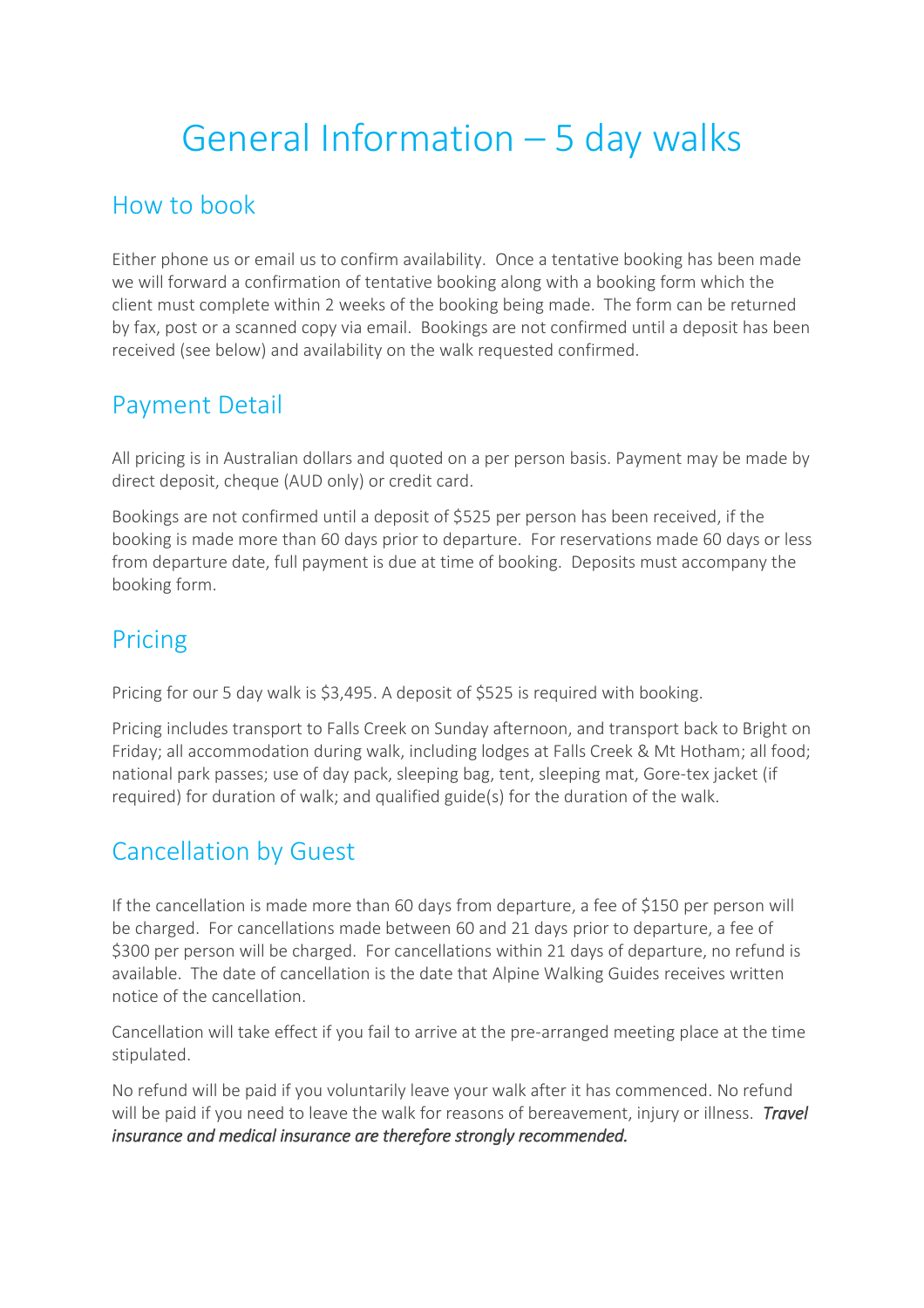# Cancellation by Alpine Walking Guides

In the event of natural disasters, threats, or acts of God (e.g. bushfires, impassable snow, flooding etc), Alpine Walking Guides reserves the right to cancel walks or re-route the walk for the safety of our clients. We will under no circumstance knowingly place at risk the health and well-being of our clients and guides. In the case of natural threats, acts of God and the like we may need to cancel a walk with very little notice. In some cases, this can occur after the walk has commenced. If we need to cancel for any reason, Alpine Walking Guides will do our best to provide a replacement walk at a later date convenient to both parties, if no date can be agreed upon, we will fully refund the unfinished portion of the walk, less an administration fee of \$150. ie If 3 days of the trip have already been, 2 days will be refunded. Any other costs associated with travel to the designated pick up point, overnight accommodation, meals, etc will not be covered by us and therefore we strongly recommend travel insurance be taken out prior to travel.

### Evacuations

In rare circumstances, due to injury or unforeseen illness, we may need to evacuate you from a remote part of the walk. All evacuations are expensive and will be at a cost to the client. We strongly advise our customers to have Ambulance membership.

*It is also strongly recommended that our customers take out travel insurance to cover (amongst other things) the costs associated with evacuation.* 

# Travel Insurance

#### *We recommend Travel Insurance in the strongest possible terms*.

When selecting a Travel Insurance product, please ensure that it provides cover against personal accidents or injury, medical expenses, emergency repatriation and personal liability, cancellation for any reason including bereavement, delayed flights, lost luggage and personal effects.

### Indemnity Form

We require that all walkers sign the indemnity form which is part of the booking form. This form indemnifies the company, its servants and agents from and against all costs, claims, actions, demands and liability whatsoever and howsoever arising from or in any way connected with the walking tour (including any transportation to or from the area in which the tour is to take place) including such costs, claims, actions, demands or statutory duty or otherwise on the part of the Company, or any of its servants or agents, and including any liability in respect of or related to your death, personal injury or loss of or damage to any property owned or possessed by you.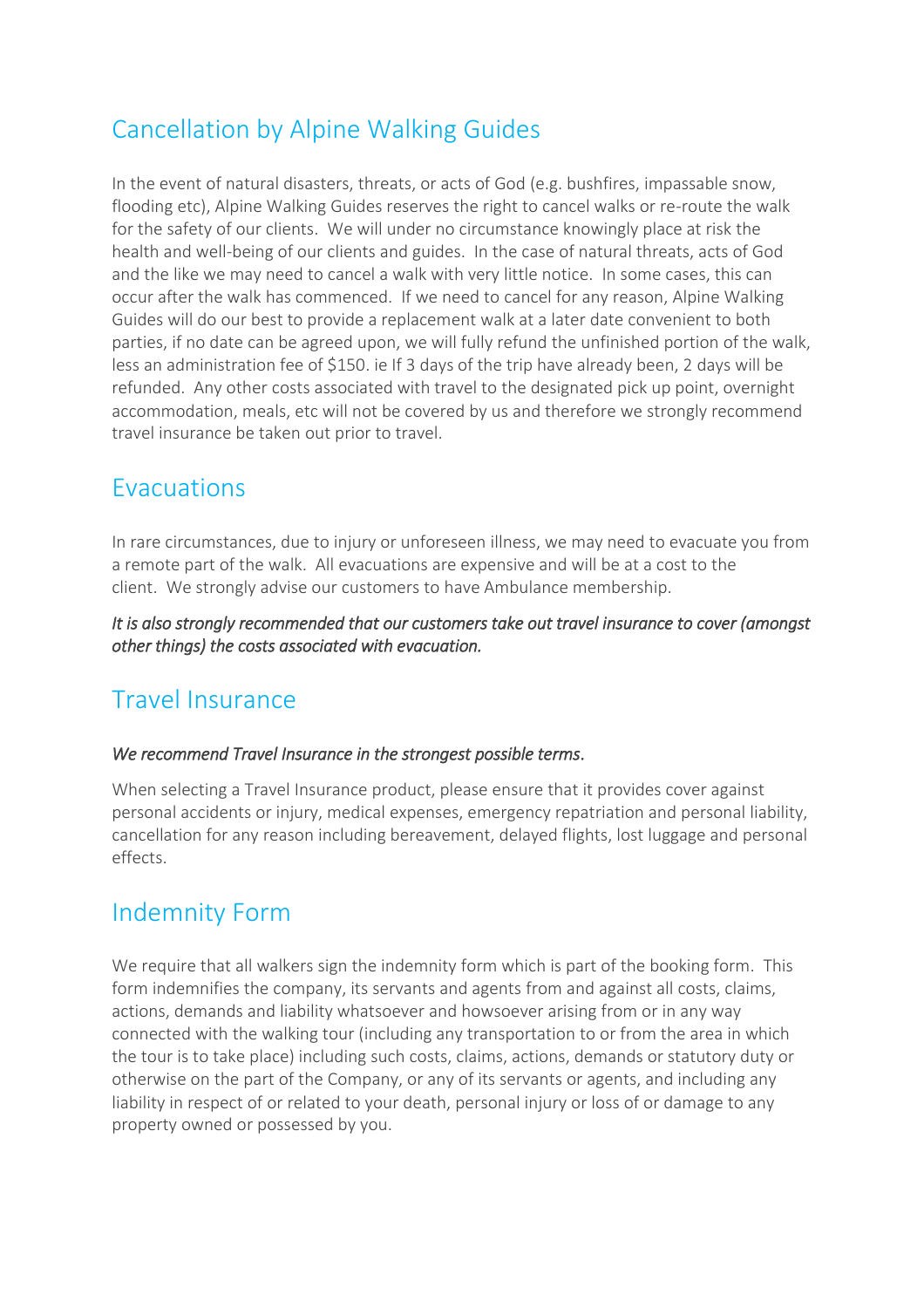By signing this form you will also give us various acknowledgements including confirmation that you have been informed of the most appropriate form of footwear for the walk you are undertaking.

### Footwear

On Alpine Walking Guides 5 day walks, clients are required to wear lace up walking boots which have ankle support and firm treaded soles. We highly recommend that new boots are worn in before beginning a walk. Waterproof or water resistant boots are recommended. Walking shoes, elastic sided boots, runners, sand shoes, sandals, thongs and similar footwear are not acceptable on any of our multi day walks

Arriving on the day of departure for any walk with inappropriate footwear will result in forfeiting your walk without refund.

As part of our duty of care these recommendations are made in the interests of giving you the best chance to have the most enjoyable experience possible.

# Health and Fitness Requirements

Walkers must be in good health and be moderately fit in order to undertake a walk. Some training and preparation work is required prior to departure. The more physically prepared you are, the more enjoyable your walk will be. Speak with our staff for more information about health and fitness requirements and walk preparation.

Alpine Walking Guides walkers will be required to walk an average of 14km per day for 5 days over varied terrain, with the longest day being 14km.

### Medical Forms and Doctors Certificates

Anyone with a pre-existing medical condition is required to disclose it on their booking form and may be required to supply a doctor's certificate or complete a confidential medical questionnaire.

This step assists us to ensure an enjoyable and trouble free walk for all involved.

# Exclusion of Liability

- 1. You acknowledge that walking in a wilderness area of a National Park is potentially a dangerous undertaking and you are undertaking such an activity at your own risk.
- 2. You acknowledge and agree that you will undertake the walk freely, voluntarily and absolutely at your own risk and with a full appreciation of the nature and extent of all risks involved in the walk.
- 3. You hereby to the full extent permitted by law waive all of your legal rights of action against and fully release the Company from all liability